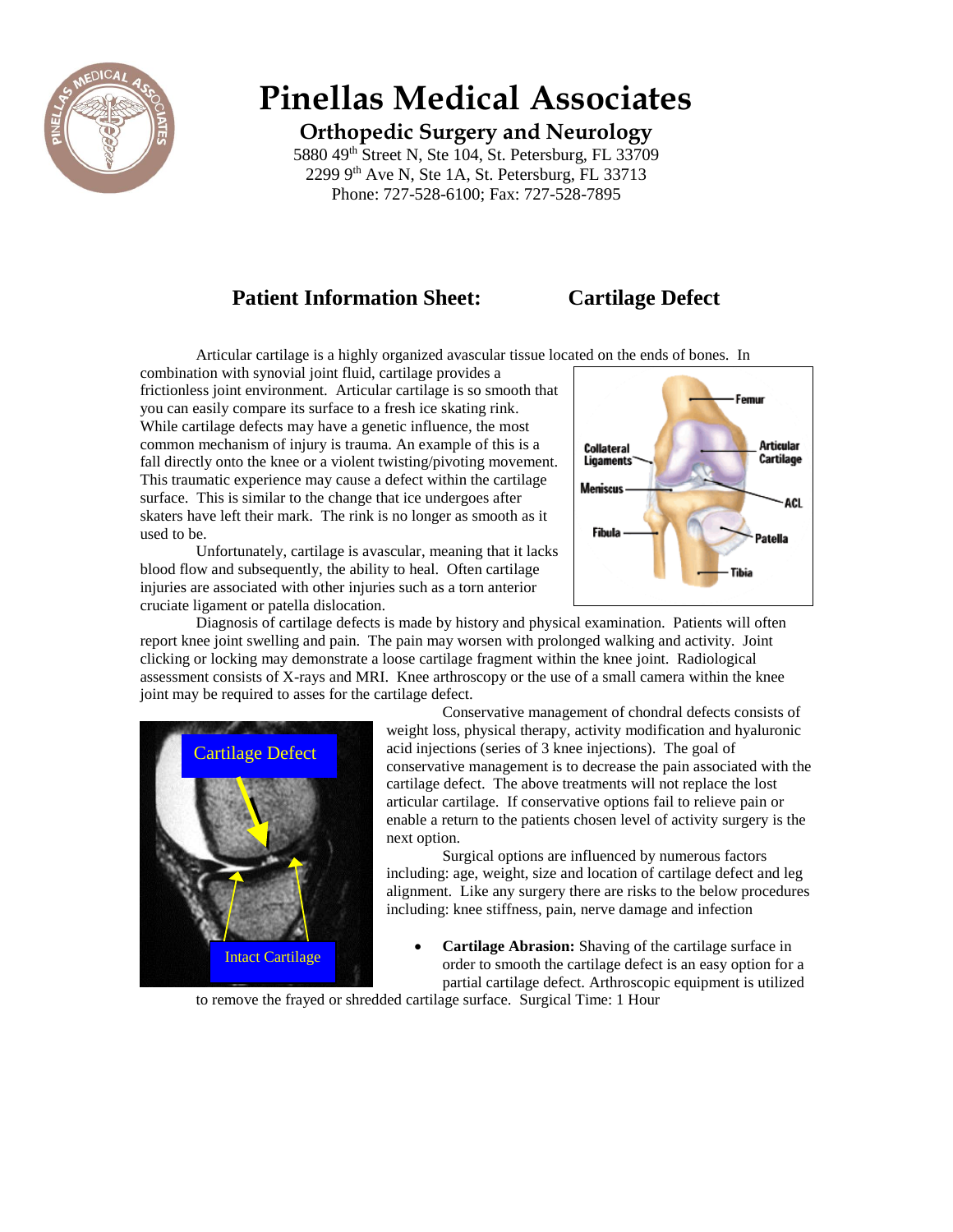- **Microfracture:** This arthroscopic technique is utilized for full thickness cartilage defects and encourages the body to actually replace or fill the defect with cartilage tissue. Using small
- arthroscopic equipment, the base of the cartilage defect is debrided, exposing the bony undersurface. Unlike cartilage, bone is very vascular and is able to heal. The bone is picked which encourages bone marrow to form a clot in the defect which becomes scar tissue or fibrous cartilage. While this type of cartilage is very durable and may last for years, it lacks the strength and integrity of articular cartilage. Surgical Time: 1 Hour
- **Osteochondral Autologus Transfer "OATS**": This technique involves taking a cartilage and bone graft from a non-weightbearing portion of the joint and moving it to the painful damaged region. This surgery is done open with a 5-8 cm incision over the knee joint. Surgical Time: 2 Hours
- **Autologus Chondrocyte Implantation "ACI":** This

technique involves harvesting normal cartilage from the knee, multiplying these cells in a lab and reimplanting the grown cartilage into the painful defect. This procedure involves one arthroscopic procedure to retrieve cartilage and a second open surgery 6 weeks later to implant cartilage cells into the painful defect.

**Allograft transplant:** Rarely utilized but an option for massive defects

#### **Pre-surgery:**

Before surgery, patients are instructed to continue to be as active as the knee permits.

- Anti-inflammatories such as ibuprofen or aspirin must be stopped 5 days prior to surgery. Utilize ice and elevation to control pain and swelling during this period
- On the night before surgery, do not eat after midnight (no chewing gum or lozenges).
- On the morning of the surgery you may have your daily pills with a sip of water.
- Your surgical time will be confirmed the day before the surgery by the Surgery Center or Hospital. The original time may be adjusted based on patient needs and equipment availability.
- Patients should bring their MRI and X-rays to the surgery

#### **Surgery:**

Your nurse will bring you into the pre-op area were you will have an IV placed and meet with your anesthesiologist. General anesthesia is utilized to assure a comfortable surgery. This means that you will be "asleep" and completely unaware of the surgery until you wake up in the recovery area. Most patients will have a small tube placed in their windpipe, formal intubation may not be required.



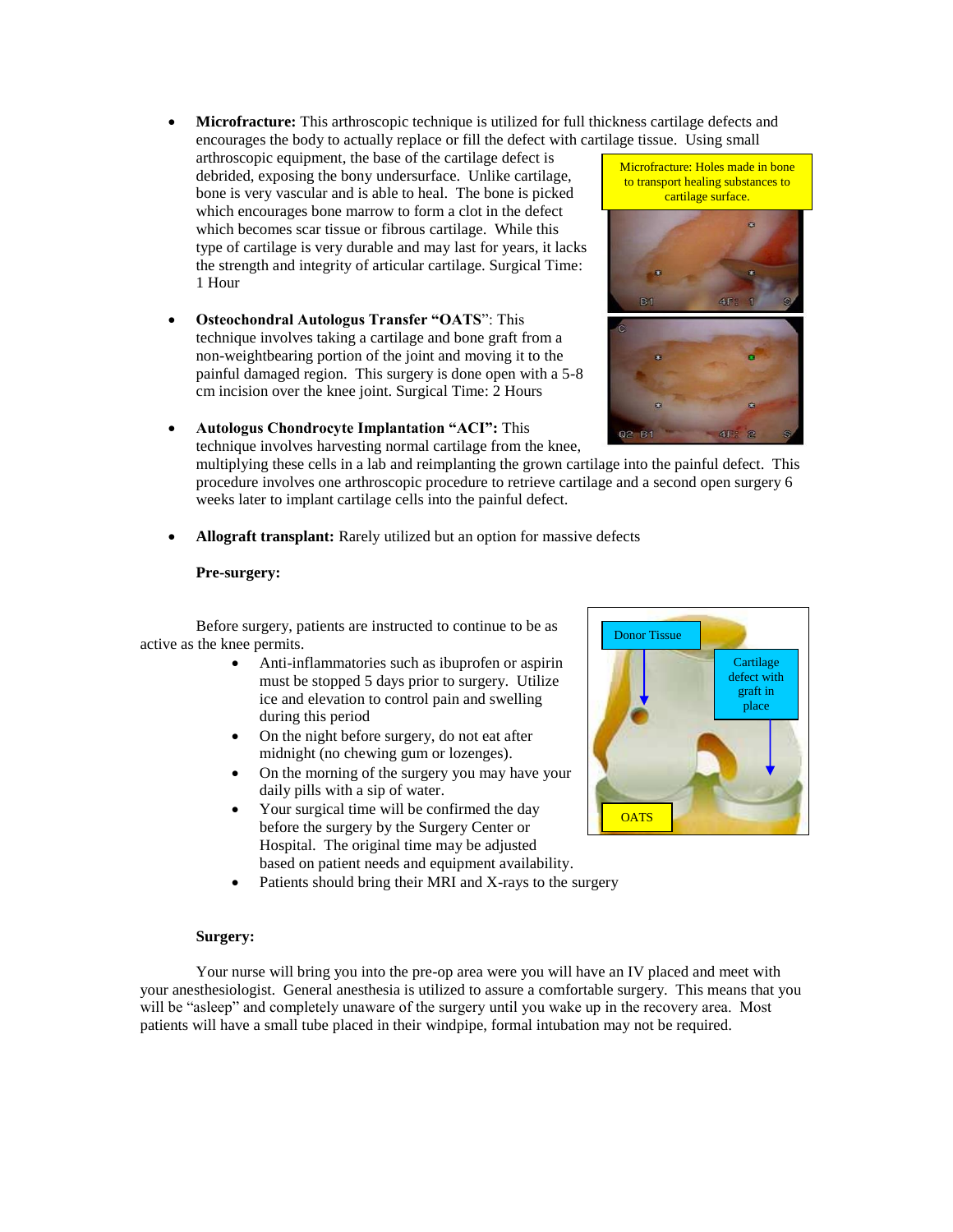#### **Post-Surgery:**

After the surgery is completed, you will awaken in the operating room and be moved to the recovery area. After surgery, most patients generally recover smoothly and have minimal pain due to local pain medication that is used at the completion of the surgery.

- A pain medication prescription will be provided prior to discharge. You may take the prescribed medication as directed. You should expect to experience minimal to moderate knee discomfort for several days and even weeks following the surgery. Patients often only need prescription narcotics for a few days following the surgery and then switch to over-the-counter medications such as Tylenol or Ibuprofen.
- Ice bags and elevation should be utilized to decrease swelling and pain. Ice should be applied to the shoulder up to three times a day for 20 minutes until swelling subsides.
- A Continuous Passive Motion Unit or CPM will be provided both in the hospital and at home (pending insurance coverage or out of pocket expense). Utilize the CPM unit for a total of 6 hours a day. This may be broken down into three 2-hour sessions.
- You should be comfortable walking independently with crutches before leaving the hospital or surgery center.
- If the bandage is draining, reinforce it with additional dressings for the first 48 hours. After 48 hours, remove the bandage and place band aids over the incision sites. Showering is acceptable at this time. Do not submerge or scrub the knee.
- Take one 325 mg (full strength) aspirin daily for 14 days (unless otherwise instructed) to prevent blood clots.
- **Follow up with Pinellas Medical Associates 727-528-6100 within 2 weeks from the date of surgery for your first post-op appointment.**
- Eat a regular diet as tolerated and please drink plenty of fluids.
- You may drive once you establish control of you operative extremity. If your right knee was operated on, this may take approximately 3-5 days to achieve.
- Call office for temperature >102 degrees, excessive swelling, pain or redness around incisions.
- Plan at least 2-3 days away from work or school. Utilize this time to decrease swelling and participate in your home exercise program. You may be able to resume work once the pain and swelling resolves (this varies based on job activity).

The above are should be interpreted as guidelines. One year for return to sports for all procedures upon approval by Pinellas Medical Associates.

Each surgical procedure has a specific rehabilitation regimen and weight bearing status:

- Chondroplasty: Weight bearing as tolerated
- OATS: Touch down weightbearing for 3 weeks (20% of body weight on operative leg)
- Microfracture: Touch down weight bearing for 6 weeks
- ACI: Touch down weight bearing for 4-6 weeks

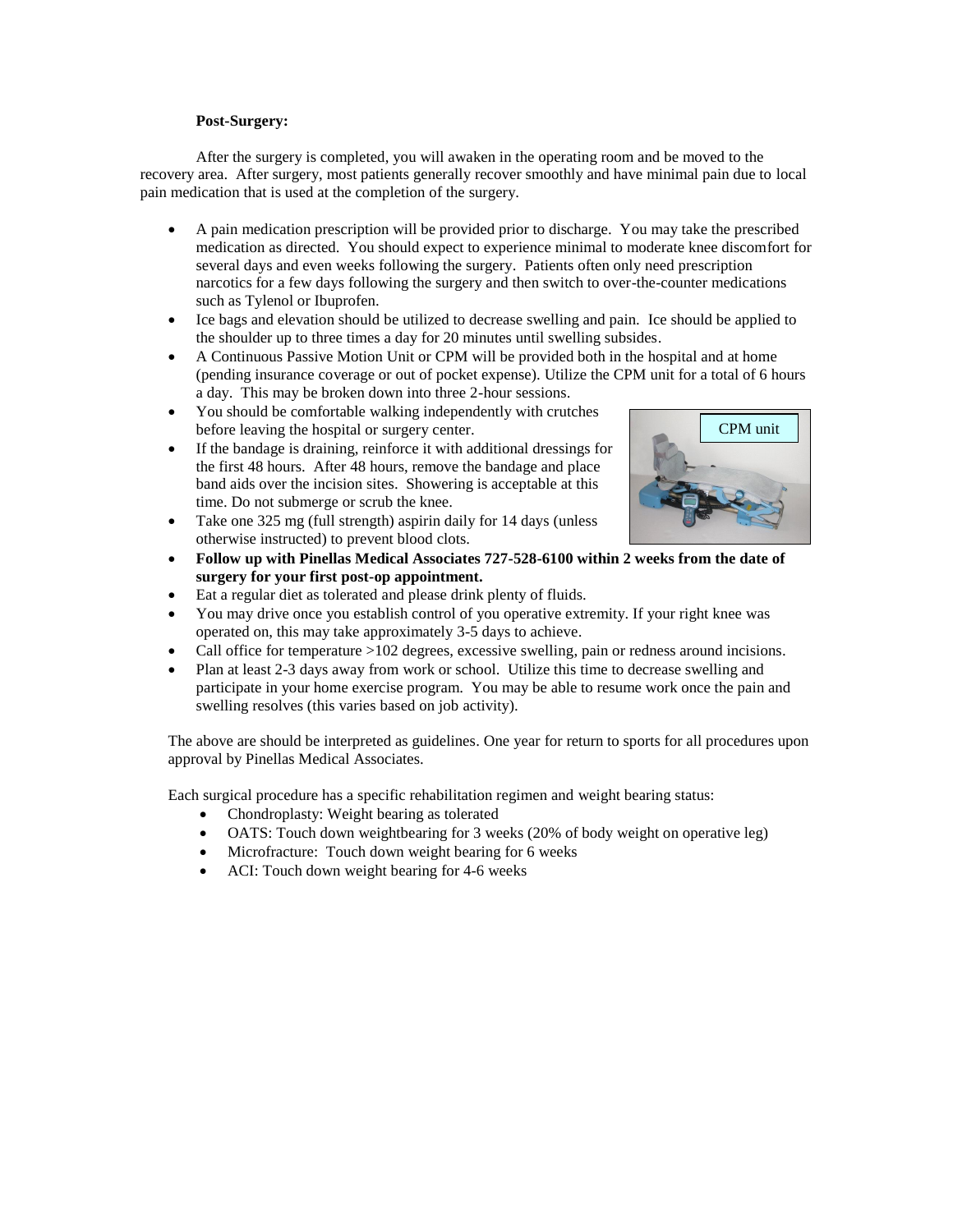# **Post-Op Microfracture and OATS Instructions**

- Ambulation:
	- o Microfracture: Utilize crutches for 6 weeks maintaining only touch down weight bearing (20% of body weight through the operative leg)
	- o OATS: Utilize crutches for 3 weeks maintaining only touch down weight bearing (20% of body weight through the operative leg)
- Continuous Passive Motion Unit "CPM": Utilize this machine for a total of 6 hours a day. This may be broken down into three 2-hour sessions
- Participate in Home Exercise Program found on following page:

# **Post-Op Rehabilitation Protocol**

#### *PHASE 1 (WEEKS 0-4):*

**Goals:** Minimize effusion, CPM 0-110, Independent with HEP **Treatment plan:**

- 1) Swelling Control with ice and compression wrap
- 2) Patella Mobilization
- 3) Progress towards full range of motion
- 4) Initiate quadriceps and hamstring muscle activation and general leg control
	- Quad setting, SLR, heel slides, isometric hamstring/quadriceps contraction
	- Ankle pumps
- 5) Electrical stimulation to quadriceps muscle

#### *PHASE 2 (Weeks 4-9):*

**Goals:** Progress quadriceps/hamstring strengthening, independent mobility **Treatment plan**:

- 1) 6 weeks post-op: Independent ambulation full weightbearing
- 2) Continue with swelling control
- 3) Progress strengthening
- 4) Balance and Proprioception training

Return to sports and running activities around 4-6 months as determined by Pinellas Medical Associates.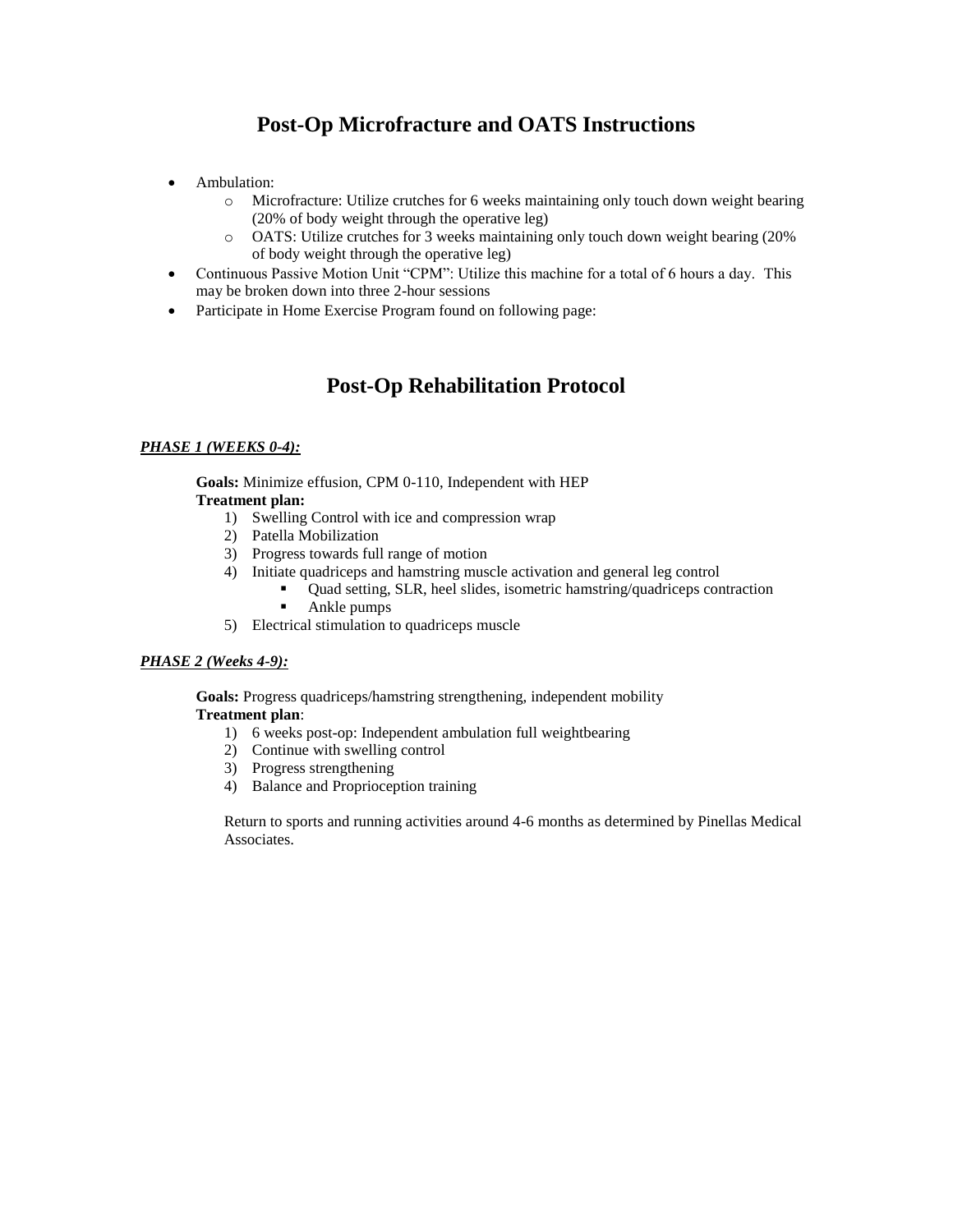# **Post-Op Autologous Chondrocyte Implantation "ACI"**

• Continuous Passive Motion Unit "CPM": Utilize this machine for a total of 6 hours a day. This may be broken down to 3, 2 hour sessions

### *PHASE 1 (WEEKS 0-6):*

**Goals:** Protect healing tissue from load and shear forces, decrease pain and effusion, restore full knee extension and flexion, regain quad control

**Ambulation:** Locked in extension during weight bearing activities and when sleeping, only 20 lbs of weight through operative leg until week 3, then partial weight bearing

#### **Treatment plan:**

- 1) Swelling Control with ice and compression wrap
- 2) Patella Mobilization
- 3) Progress towards full range of motion
- 4) Initiate quadriceps and hamstring muscle activation and general leg control
	- Quad setting, SLR, heel slides, isometric hamstring/quadriceps contraction
	- Ankle pumps, multiangle isometrics, bike
- 5) Electrical stimulation to quadriceps muscle

#### *PHASE 2 (WEEKS 6-12):*

**Goals:** Progress quadriceps/hamstring strengthening, independent mobility, discontinue brace **Ambulation:** Progress to full weight bearing by weeks 8-9

#### **Treatment plan**:

- 1) 6 weeks post-op: Independent ambulation full weightbearing
- 2) Continue with swelling control
- 3) Progress strengthening: mini-squats, CKC, step-ups
- 4) Balance and Proprioception training

#### *PHASE 3 (WEEKS 12-26):*

**Goals:** Progress quadriceps/hamstring strengthening; improved endurance, full non-painful ROM, strength within 80-90% of contralateral side

### **Treatment plan**:

- 1) 6 weeks post-op: Independent ambulation full weightbearing
- 2) Continue with swelling control
- 3) Progress strengthening: lunges, wall squats, leg press, hip abduction/adduction
- 4) Balance and Proprioception training

Return to sports and running activities as determined by Pinellas Medical Associates